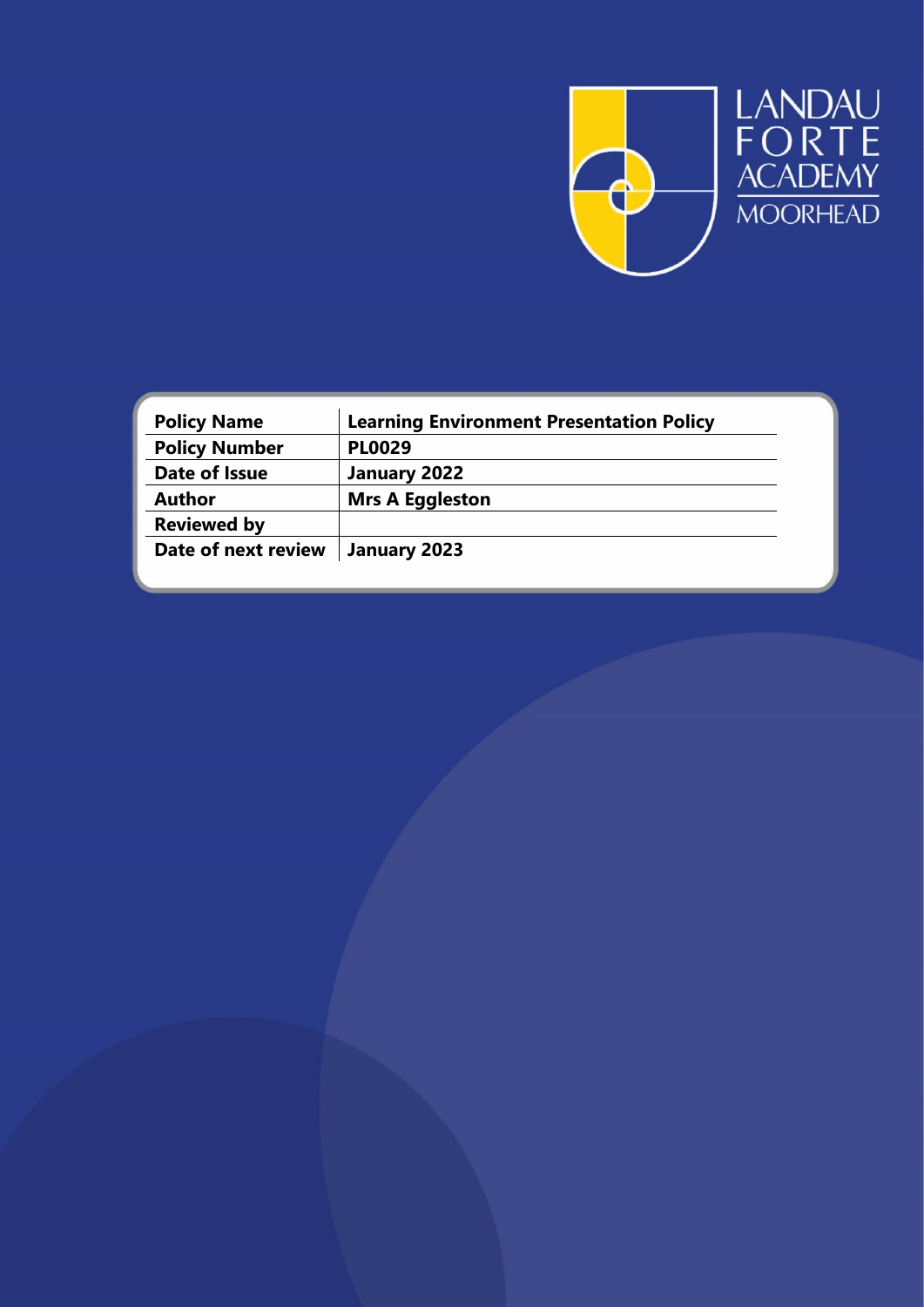## **RATIONALE**

The purpose of this policy is to produce a consistent approach towards the learning environment and presentation of work throughout the school. Children should all be aware of the standards expected of them and know that this will apply whichever adult is taking the class. It will ensure expectations are raised by all staff and instil in all children a sense of pride in how their environment and work should look.

# **CLASSROOM DISPLAYS**

Displays in the classroom have two purposes: to support children's learning and to the show the journey of the teaching and learning. Whereas our Curious Corridors across the school are colourful and exciting, classroom displays are neutral to support children's focus in learning, particularly those with learning needs, such as Autism. Displays are to be updated frequently to reflect the learning going on that half term.

**Maths –** This should follow the Maths Mastery approach to teaching Maths: Concrete, pictorial, abstract. They also show 'What we are learning' and key vocabulary to support the children to articulate their learning. Years 1-6 should have a hundred square and Years 2-6 should have multiplication squares.

**Writing –** This working wall should follow the 3 week cycle of the topic under four titles: Hook, Imitation, Innovation and Invention. The hook shows how we have engaged the children into the new topic. Imitation supports children in the tools needed to write that text type, such as an annotated model text and SPaG sessions. Innovation includes modelled teacher writing and Invention has the independent Hot Write. This acts as a working wall and is updated with each 3 week topic.

**Reading** – This display should be focused around that half term's class book and should be updated accordingly. It should include key vocabulary from the term and supporting strategies to assist children in their reading sessions. It should also show how many children have read that week at home and in school, promoting regular reading.

**Wider Curriculum –** Each subject in that phase's curriculum should have its own display. These act as working walls and show the learning journey of the topic. These should be updated each term.

- A visual timetable displayed at the front of the classroom supporting those children that need context for the day.
- Display work should be of a high standard and reflect the best work a child can do.
- Display work should be backed with black paper.
- Displays should be changed at least termly.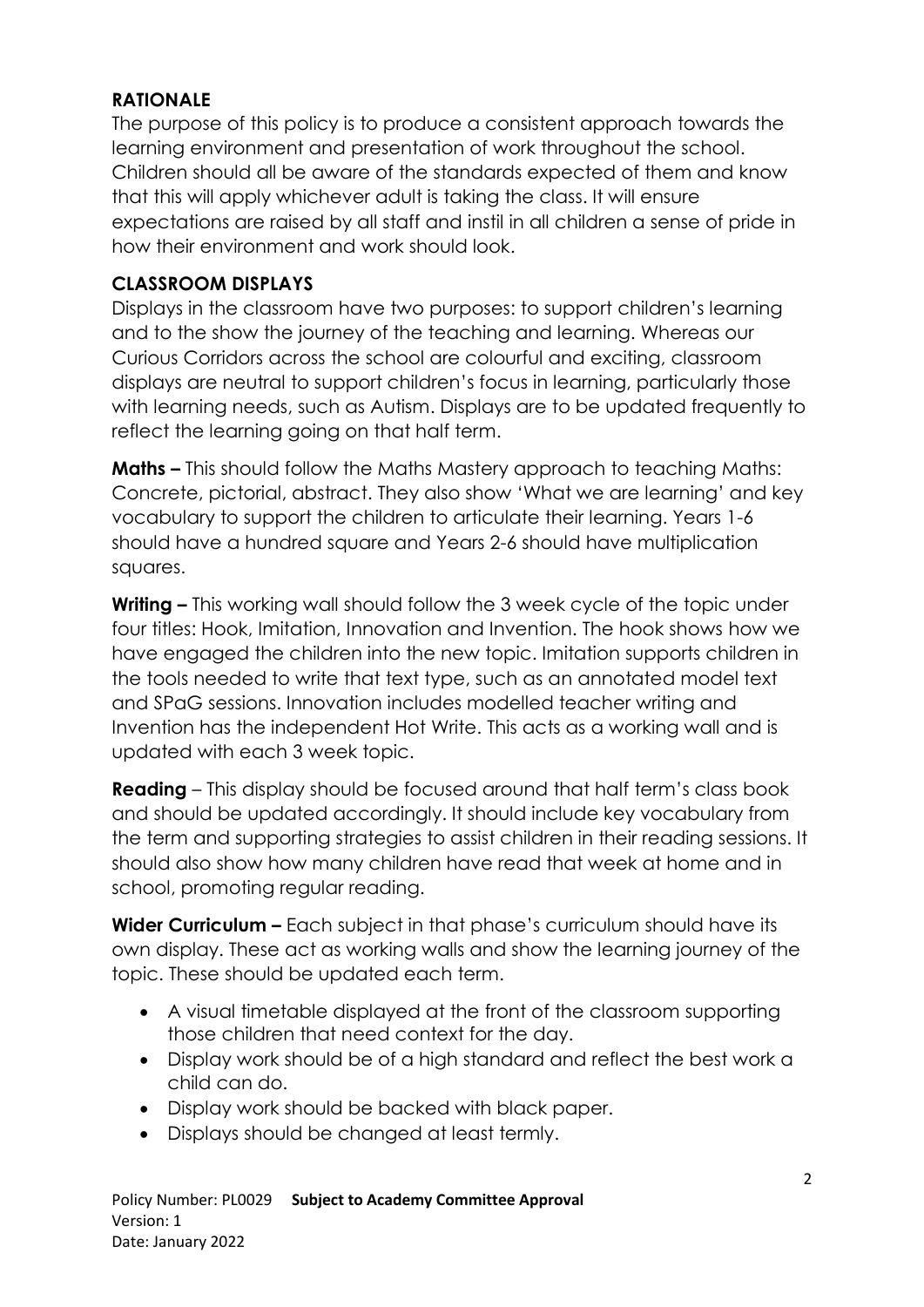Make sure a range of abilities is evident not just work from the highest achievers

# **EXPECTATIONS FOR STAFF**

Teachers are the most importable role model for presentation and high expectations.

- All handwriting which is on display for the children on the interactive whiteboard, books, flip charts, display – should be joined or pre-joined, legible, consistently formed and neat.
- All children's work must be marked using the school's marking and feedback policy.

#### **EXPECTATIONS FOR HANDWRITING**

- In KS1, children use a standard school-issue HB pencil, which is well sharpened.
- In KS2, children use a blue pen.
- Titles and dates are underlined with a pencil and ruler.
- Children respond to teacher guidance in red pen.

 $45 - 205 - 48$ IF B I W N N

#### **INCLUSION**

The vast majority of children are able to write legibly and fluently. However, some pupils need more support and provision this will be provided for in Individual Education Plans. Teachers of children whose handwriting is limited by problems with fine motor skills should liaise with the SENCO to develop a programme designed for the individual child. This may involve extra handwriting sessions and access to extra resources.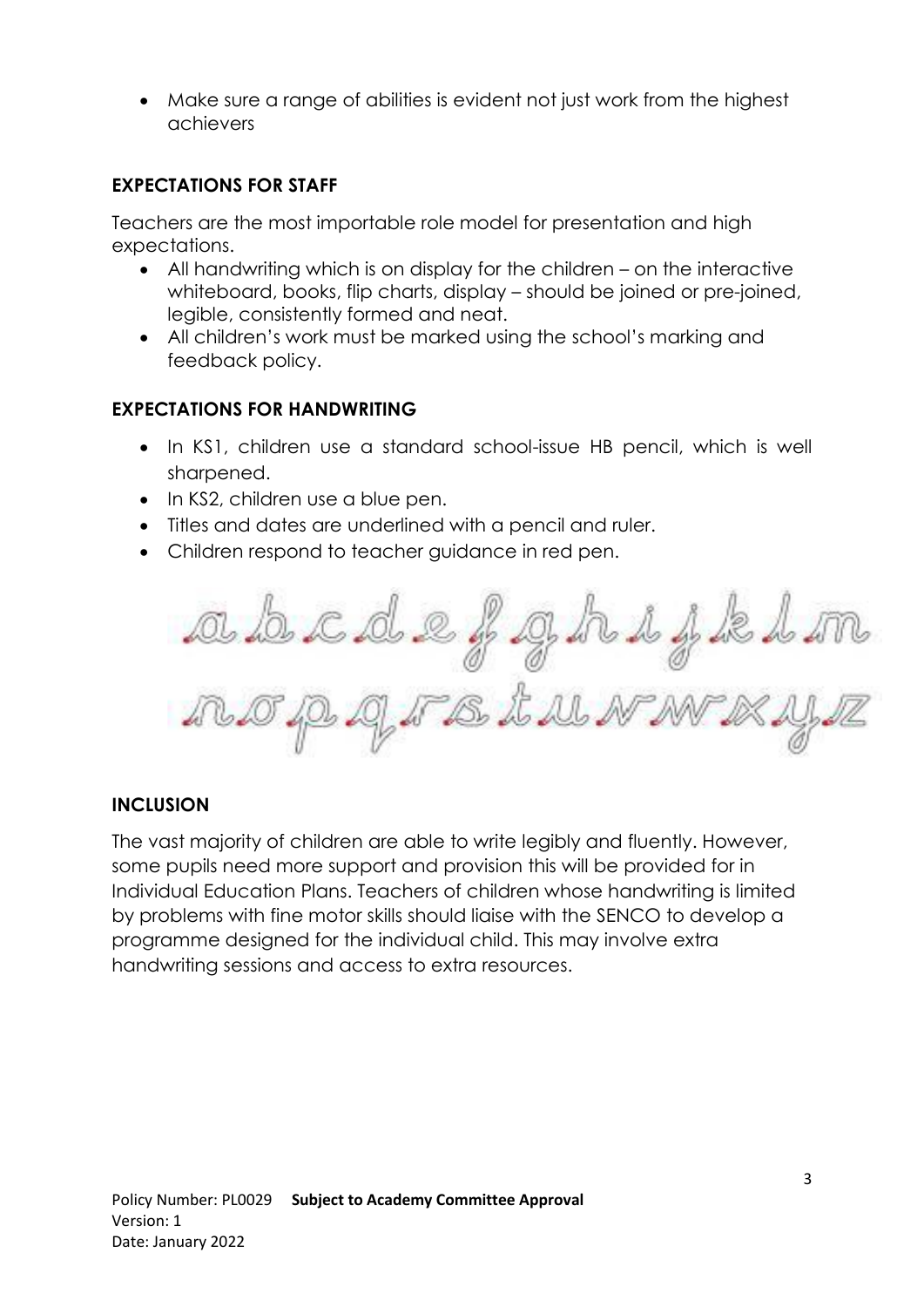### **THE CLASSROOM ENVIRONMENT**

- All exercise books and folders should be labelled with the child's full name, class, year groups and subject.
- When sticking work/labels/headings in books ensure they are straight and cut to size, nothing should be sticking out of the book.
- Each room has whiteboards available for all the children with lines and/or without.
- Classroom environments should be tidy and well organised in order to encourage independence.
- The classroom should not be cluttered. All classrooms need a teacher's desk/laptop table, a set of trays so every child has their own personal space, a reading corner with a book case/box (this may have chairs/beans bags etc).
- When modelling writing, staff should use the school handwriting style and maintain high standards of presentation.
- A display should follow the school's behaviour system, as per the behaviour policy.

### **WORK IN BOOKS**

- Work will be demarcated in the title e.g. Science The Life Cycle.
- All work should be dated and titled with a pencil and ruler.
- A line will be missed underneath the date and title and the child will begin their work.
- The steps to success should be shared with all children verbally. It would only be recorded in books if this was a planned strategy for assessment within the lesson.
- In KS1, children complete Maths predominantly in their workbooks.
- In KS2 mathematics, every digit should have its own square. Any writing should maintain a natural flow.
- Children should correct errors by placing a single line through the error and putting the desired correction next to it.